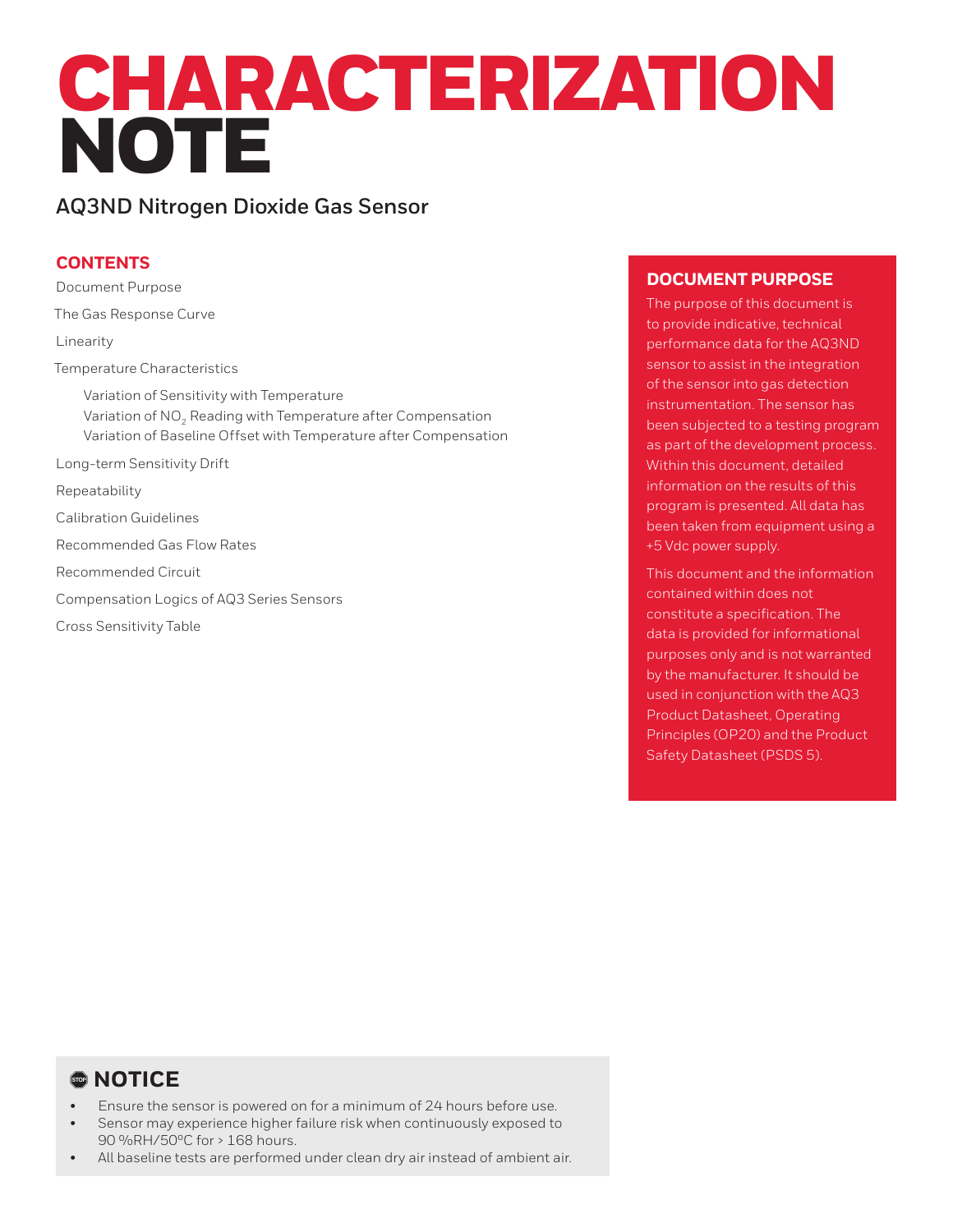#### **THE GAS RESPONSE CURVE**

The data in Figure 1 shows a typical response curve for the AQ3ND. Test data was taken from current production at the time of release of this document, and reflects the typical performance of a production batch at this time.

The data in Figures 2 and 3 shows typical response and recovery profiles based on the data above.











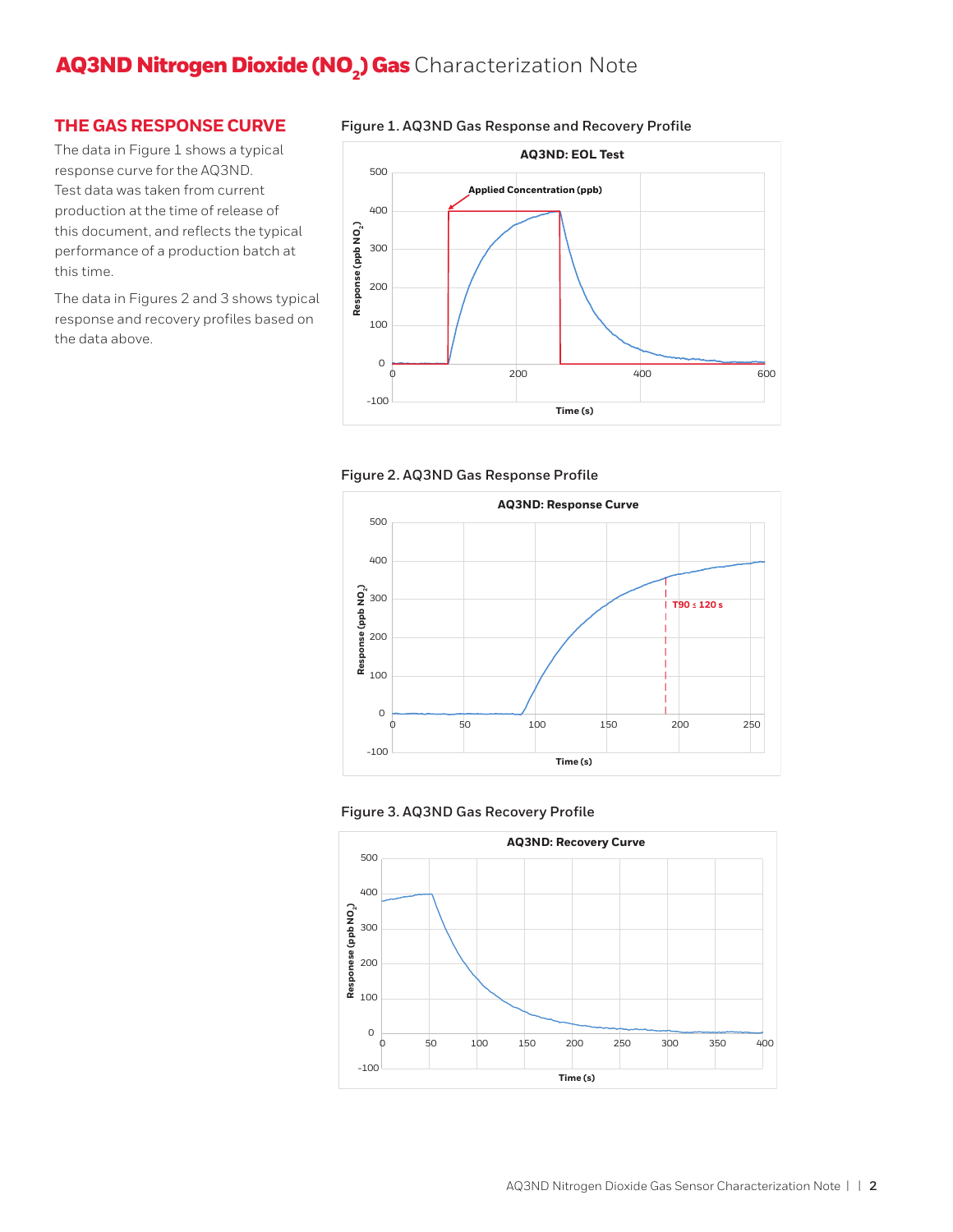#### **LINEARITY**

**Figure 4. Output Linearity from 0 ppb to 1000 ppb** 

The data in Figure 4 shows the typical linearity performance of the AQ3ND sensor when subjected to differing Nitrogen Dioxide concentrations which is 0 ppb to 1000 ppb.

The presented results reflect the performance of a typical production batch. Across typical measurement ranges for atmospheric monitoring, the sensor can often be considered linear.



| <b>Applied Concentration (ppb)</b> | 50 | 80 | 100 | 200 | 400 | 500 | 800 |       |
|------------------------------------|----|----|-----|-----|-----|-----|-----|-------|
| Measured concentration (ppb)       |    |    | 96  | 98ء | 400 | 503 |     | TOOG. |

#### **TEMPERATURE CHARACTERISTICS**

#### *Variation of Sensitivity with Temperature*

The sensitivity of the AQ3ND gas sensor will vary as a function of ambient temperature. The data in Figure 5 shows the typical sensitivity performance across the operating temperature range and is presented normalized to the 20°C value with clean air.

For instruments that are expected to function across a wide range of ambient temperatures. It is recommended that an electronic compensation algorithm is used to ensure maximum accuracy. The presented results reflect the performance.

#### **Figure 5. Sensitivity vs. Temperature without Compensation**



| Temperature (°C)                       | -30   | $-20$ | $-10$ | $\mathbf{O}$ | 10     | 20     | 30                     | 40     | 50     |
|----------------------------------------|-------|-------|-------|--------------|--------|--------|------------------------|--------|--------|
| +3SD (equivalent to 99.7% confidence)  | 84.97 | 89.24 | 93.67 | 97.62        | 100.04 | 100.00 | 101.93                 | 102.10 | 102.34 |
| +2SD (equivalent to 95% confidence)    | 82.93 | 88.03 | 9279  | 96.84        | 99.48  | 100.00 | 1 <sub>01</sub><br>-25 | 10120  | 101 21 |
| Mean $(\% )$                           | 78.84 | 85.62 | 91.02 | 95.28        | 98.37  | 10000  | 99.90                  | 9940   | 98.95  |
| -2SD (equivalent to -95% confidence)   | 74.75 | 83.21 | 89.25 | 93.71        | 97.27  | 10000  | 98.54                  | 9760   | 96.69  |
| -3SD (equivalent to -99.7% confidence) | 72.70 | 82.00 | 88.37 | 92.93        | 9671   | 10000  | 9786                   | 96.70  | 95.56  |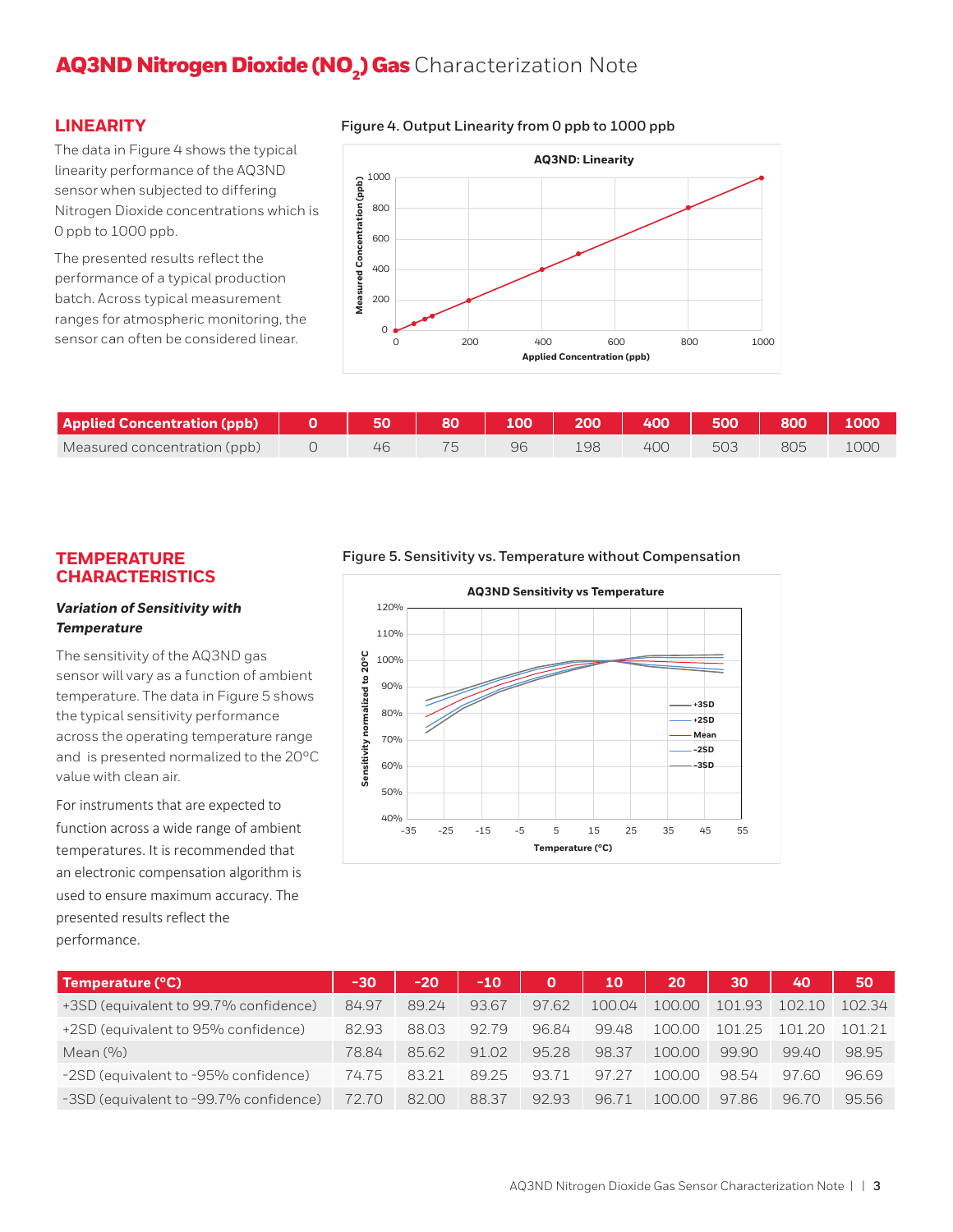#### **Variation of NO<sub>2</sub> reading with** *Temperature after Compensation*

To ensure maximum accuracy, an electronic compensation algorithm is being used for above result.

The data in Figure 6 shows the AQ3ND reading performance across the operating temperature range after compensation.



| Temperature (°C)                       | $-30$ | $-20$ | $-10$ | O   | 10  | 20  | 30  | 40  | 50  |
|----------------------------------------|-------|-------|-------|-----|-----|-----|-----|-----|-----|
| +3SD (equivalent to 99.7% confidence)  | 489   | 497   | 455   | 442 | 459 | 401 | 403 | 415 | 423 |
| +2SD (equivalent to 95% confidence)    | 460   | 470   | 438   | 426 | 438 | 401 | 399 | 407 | 410 |
| Mean $(9/0)$                           | 400   | 415   | 402   | 394 | 397 | 400 | 391 | 392 | 385 |
| -2SD (equivalent to -95% confidence)   | 341   | 360   | 367   | 363 | 356 | 400 | 383 | 376 | 360 |
| -3SD (equivalent to -99.7% confidence) | 312   | 333   | 350   | 347 | 335 | 400 | 378 | 369 | 347 |

#### *Baseline Offset with Temperature after Compensation*

The electrical output in the absence of target gas (baseline offset) of the AQ3ND will vary as a function of the ambient temperature. The data on the right shows typical AQ3ND performance across the operating temperature range, for sensors calibrated at 20°C with clean air. Although the variation is relatively small, it is recommended to use offset correction factors so as to minimize inaccuracies in the span measurement. The presented results are being compensated with correction factors. You may find the correction factors in the note on page 9. The presented results reflect the typical performance of a production batch.

#### **Figure 7. Baseline vs Temperature after Compensation**



#### Figure 6. NO<sub>2</sub> Reading vs Temperature after Compensation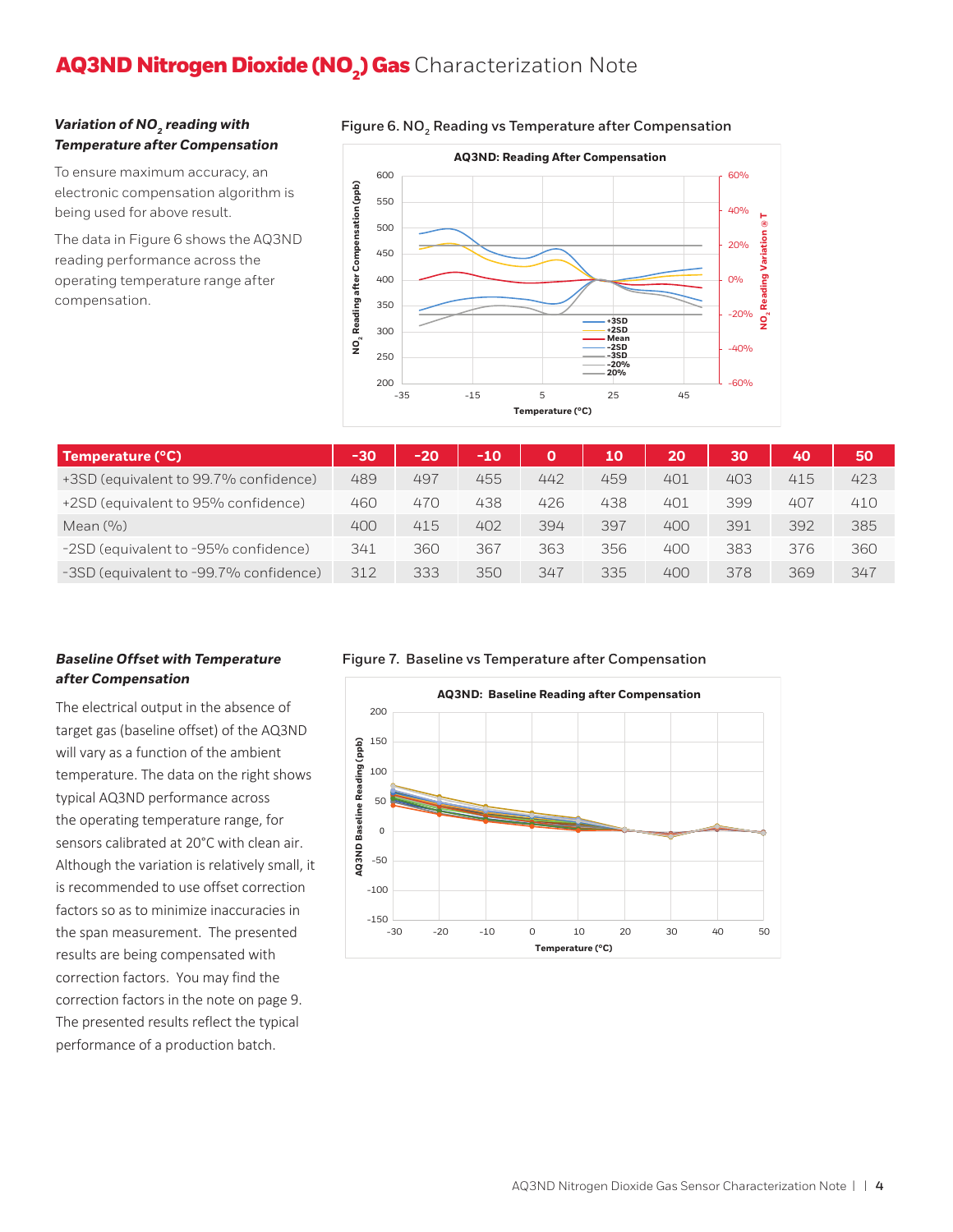#### **LONG-TERM SENSITIVITY DRIFT**

The typical long-term sensitivity of the AQ3ND is represented in Figure 8, which reflects the performance of a typical production batch. The sensor batches under test were stored and tested in ambient conditions.

#### **Figure 8. Long-Term Sensitivity Drift**



#### **REPEATABILITY**

The data in Figure 9 show the repeatability performance of the AQ3ND sensor when exposed repeatedly to NO<sub>2</sub>. The presented results reflect the performance of a typical production batch.

#### **Figure 9. Repeatability of AQ3ND Sensor response to 400 ppb NO2**



|                          | 1st<br>application | 2 <sub>nd</sub> | 3rd <sup>1</sup> | 4th | 5th | 6th      |
|--------------------------|--------------------|-----------------|------------------|-----|-----|----------|
| Mean response (ppb)      | 405                | 414             | 420              | 423 | 424 | 433      |
| Standard deviation (ppb) |                    |                 |                  |     |     | <u>_</u> |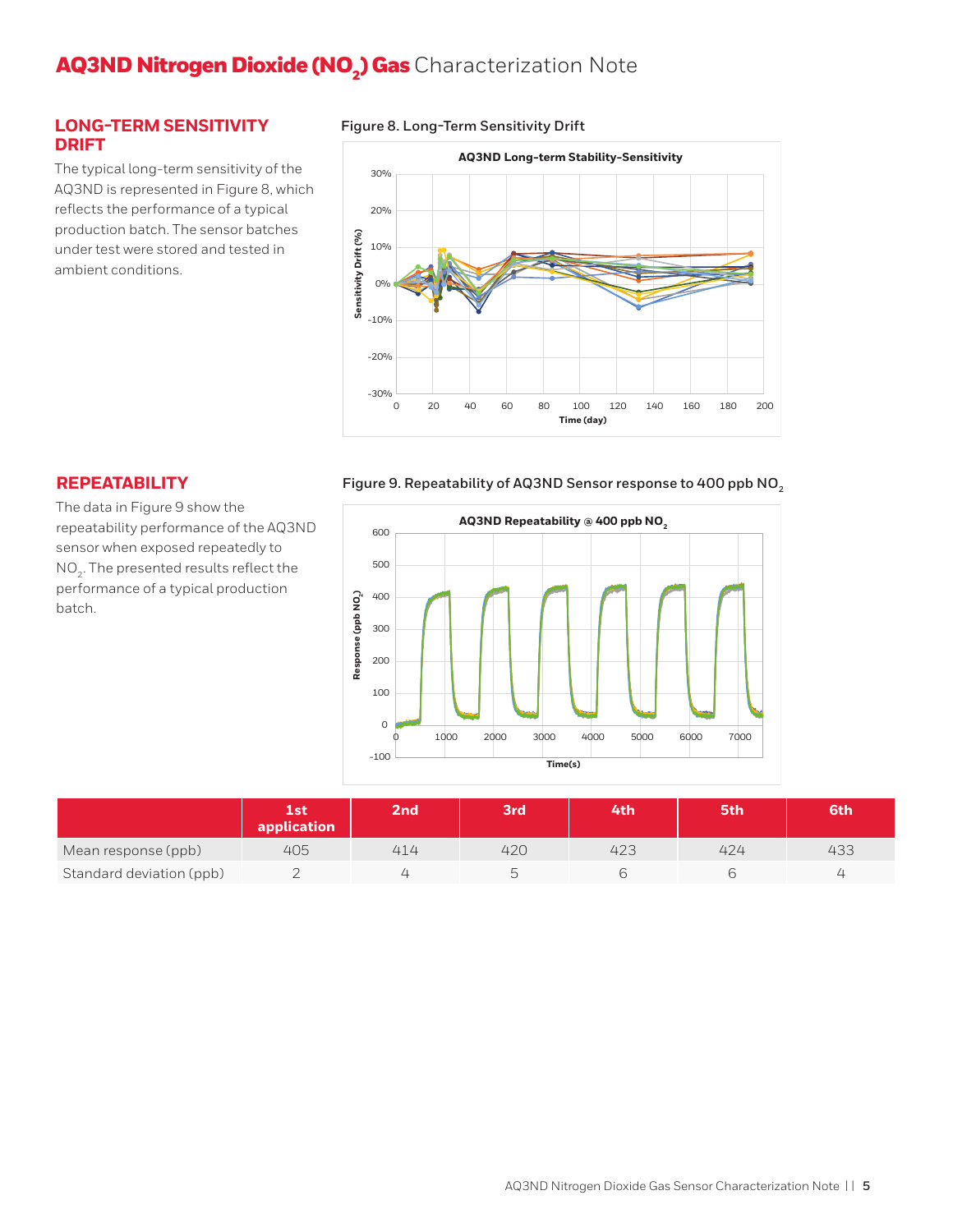#### **CALIBRATION GUIDELINES**

AQ3 Series gas sensors provide very stable signals over time and for many applications, instruments containing AQ3 gas sensors only require periodic recalibration. The time interval required between initial calibration and subsequent recalibrations is dependent on various factors. In strenuous applications involving extremes of operation, or for sensors used in safety applications, frequent instrument calibration may be required. Electrochemical gas sensors need a certain amount of oxygen to function. Generally, a few thousand ppm oxygen is sufficient. However, as calibration normally involves exposing the sensing face of the AQ3 sensor to gas for a relative short period of time, a calibration gas need not contain oxygen-sufficient oxygen is supplied from the ambient air, for a limited time. In most cases, a five minute exposure time is sufficient to achieve a stable calibration signal.

**Safety Note:** Many AQ3 Series gas sensors are designed to be used in safety critical applications. To ensure that the sensor and/or instrument in which it is used, is operating properly, it is a requirement that the function of the device is confirmed by exposure to target gas (bump check) before each use of the sensor and/or instrument. Failure to carry out such tests may jeopardize the safety of people and property. Please be aware the recommended flow rate below is for a batch (6 sensor).

| <b>Sensor</b> | Warm-up<br>time | <b>Calibration Gas</b><br><b>Concentration</b> | <b>Gas Path Saturation</b>      | <b>EOL Step</b>                                                                                                                  |
|---------------|-----------------|------------------------------------------------|---------------------------------|----------------------------------------------------------------------------------------------------------------------------------|
| AQ3CO         | 24 hours        | 1 ppm CO                                       | 1 ppm 2 L/min for 10 minutes    | Ambient Air 1 min $\rightarrow$ Clean Air 3 mins $\rightarrow$<br>1 ppm CO 3 mins $\rightarrow$ Clean Air 2 mins                 |
| AQ3STF        | 24 hours        | 400 ppb $SO2$                                  | 5 ppm 2 L/min for 5 minutes     | Ambient Air 2 mins $\rightarrow$ Clean Air 3 mins $\rightarrow$<br>400 ppb SO <sub>2</sub> 2 mins $\rightarrow$ Clean Air 3 mins |
| AQ30Z         | 24 hours        | 400 ppb $O3$                                   | 2 ppm 2 L/min for 40 minutes    | Ambient Air 1 min $\rightarrow$ Clean Air 40 mins $\rightarrow$<br>400 ppb $O_3$ 5 mins $\rightarrow$ Clean Air 3 mins           |
| AQ3ND         | 24 hours        | 400 ppb $NO2$                                  | 5 ppm 100 mL/min for 30 minutes | Ambient Air 1 min $\rightarrow$ Clean Air 40 mins $\rightarrow$<br>400 ppb $NO2$ 5 mins $\rightarrow$ Clean Air 5 mins           |

#### **Figure 10. Calibration Schematic**

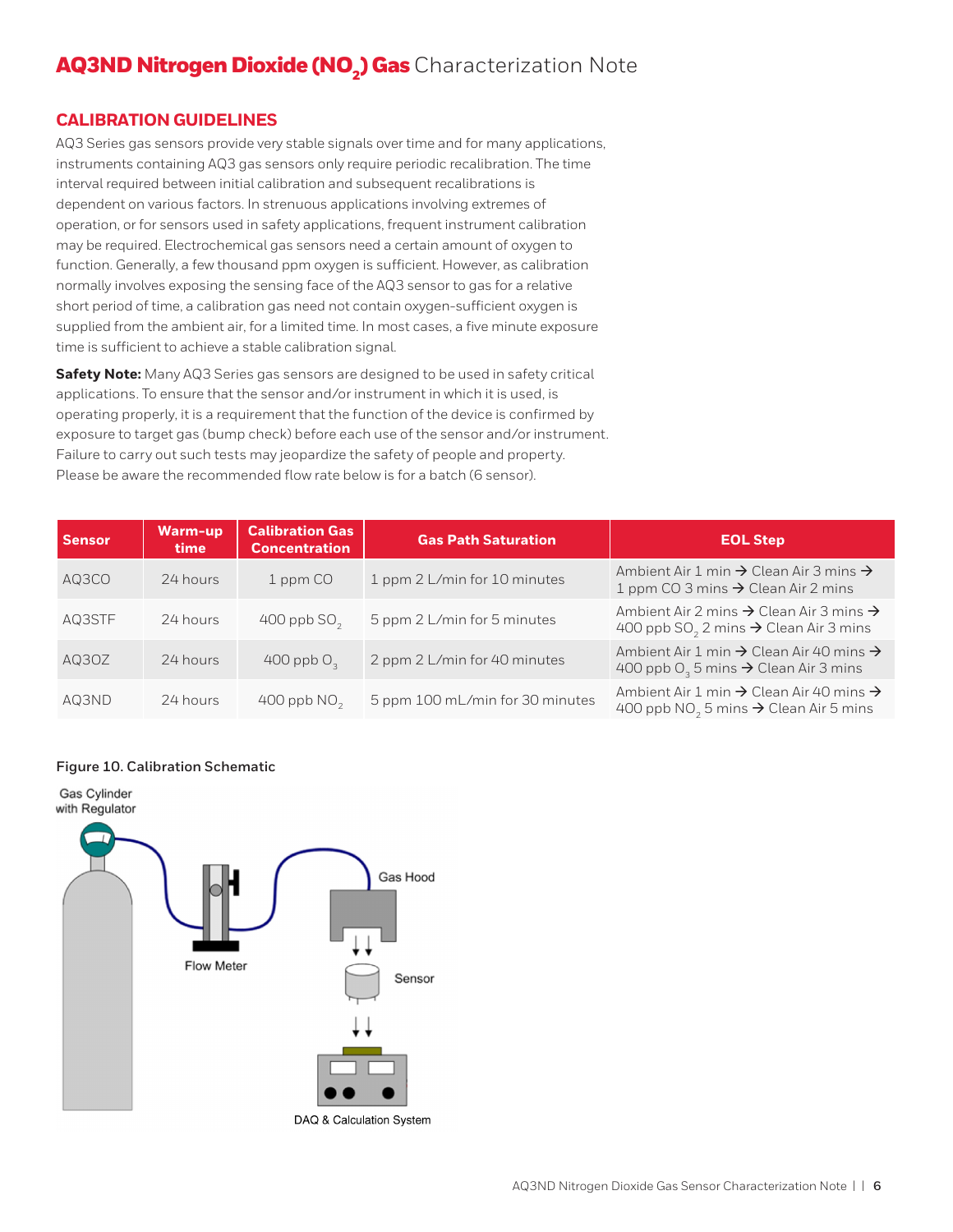#### **RECOMMENDED GAS FLOW RATES**

A suitable flow rate is required to ensure accurate calibration – it also means that the response from an AQ3 gas sensor is equivalent in configurations where gas is flowing over the sensor and those where the sample is allowed to diffuse into the sensor. The minimum flow rate which is required will be different depending on the sensor type – these are shown in the table Please be aware the recommended flow rate is for a single sensor.

| Gas                               | <b>Sensor Type</b> | <b>Flow Rate (ml/min)</b> |
|-----------------------------------|--------------------|---------------------------|
| Carbon Monoxide, CO               | AQ3CO              | 500                       |
| Nitrogen Dioxide, NO <sub>2</sub> | AQ3ND              | 500                       |
| Ozone, $O2$                       | AQ3OZ              | 500                       |
| Sulfur Dioxide, SO <sub>2</sub>   | AQ3STF             | 500                       |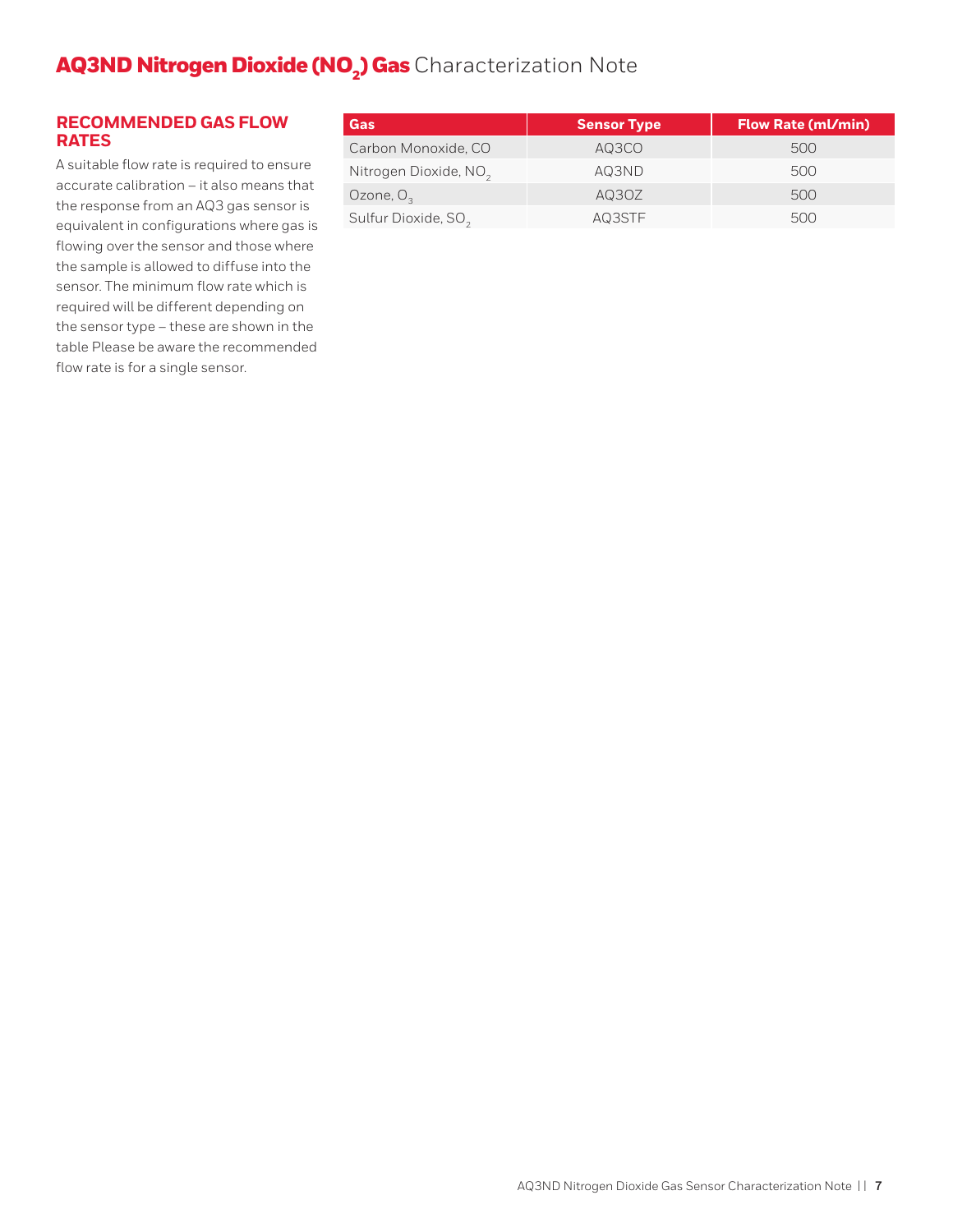#### **RECOMMENDED CIRCUIT**

The recommended circuit for un-biased 4-electrode AQ3 Series gas sensor is shown below. The description below can be applied to all AQ3 Sensors (unless otherwise noted). The circuit is essentially divided into two parts. The first part is a potentiostat circuit designed to keep the sensor sensing -reference voltage constant. An op amp is used to compare voltage at the reference pin to a stable bias voltage. Any movement of the reference pin voltage is compensated for by adjusting voltage on the counter pin. The circuit should draw no current from the sensor reference pin or the sensor output will be unstable. Further, the offset voltage of this op amp needs to be very low (typically 60 uV to 100 uV) or be nulled out, as offset in the circuit will appear as baseline offset in the sensor / instrument. The second part of the circuit, applied to both sensing and auxiliary pins, is a trans-impedance amplifier (TIA). The job of this circuit is to amplify the small current generated at the sensing pin when gas is detected and convert to a much larger voltage output which can be easily measured by instrumentation. Input is via a small load resistor (R106, R121 in the example circuit), whose value is specified on the sensor datasheet. Gain of this circuit is controlled by the feedback resistor, which is typically 20k to 1M (R107, R122 in the example). The circuit gain should be high enough to give a readable output, but not so high as to saturate the op amp at its highest (overload) output. The circuit below is based on operation from a single rail 5 V op-amp circuit with rail to rail output and a virtual ground reference for the sensor of 2.5 V. The output from the circuit will be positive with respect to virtual ground for sensors measuring oxidizing gases (CO and SO<sub>2</sub>) while the op amp output voltage ranges from 2.5 V to 4.5 V (2 V margin). Output will be negative with respect to virtual ground for sensors measuring reducing gases (NO<sub>2</sub> and O<sub>3</sub>) while the op amp voltage ranges from 2.5 V to 0 V (2.5 V margin). Please be aware that signals for  $NO<sub>2</sub>$  and  $O<sub>3</sub>$  sensors are negative when using below circuit, remember to reverse the output signal when you use this circuit in real applications.

**U100 –** This LDO (LP5907 or similar, with low noise and low IQ) is to provide a stable voltage for the circuit. Please refer to chosen LDO datasheet for more detail.

**U104 –** This amplifier act as a trans-impedance amplifier (TIA) - current to voltage converter only.

**U102 –** This dual op amp amplifier should have either a low offset (<100 uV typical) or have its offset nulled out. This amplifier should also have a low power consumption. A suitable op amp is the OPA2336E or similar. This amplifier is used both as potentiostat and a current to voltage converter (trans-impedance amplifier).

**U101 –** The Zener diode circuit is to provide an accurate and stable reference voltage (2.5 V) to serve as virtual ground.

#### **Figure 11. Recommended Circuitry for 4-electrode AQ3 Series Gas Sensors**



## , **NOTE**

Other op amp configurations may be used, including single- and dual-supply rails. In this case the reference voltage (bias voltage) will need to change to suit the circuit output range and sensor output, avoiding saturation of the op amp at limits of operation and ensuring a stable bias/virtual ground reference voltage.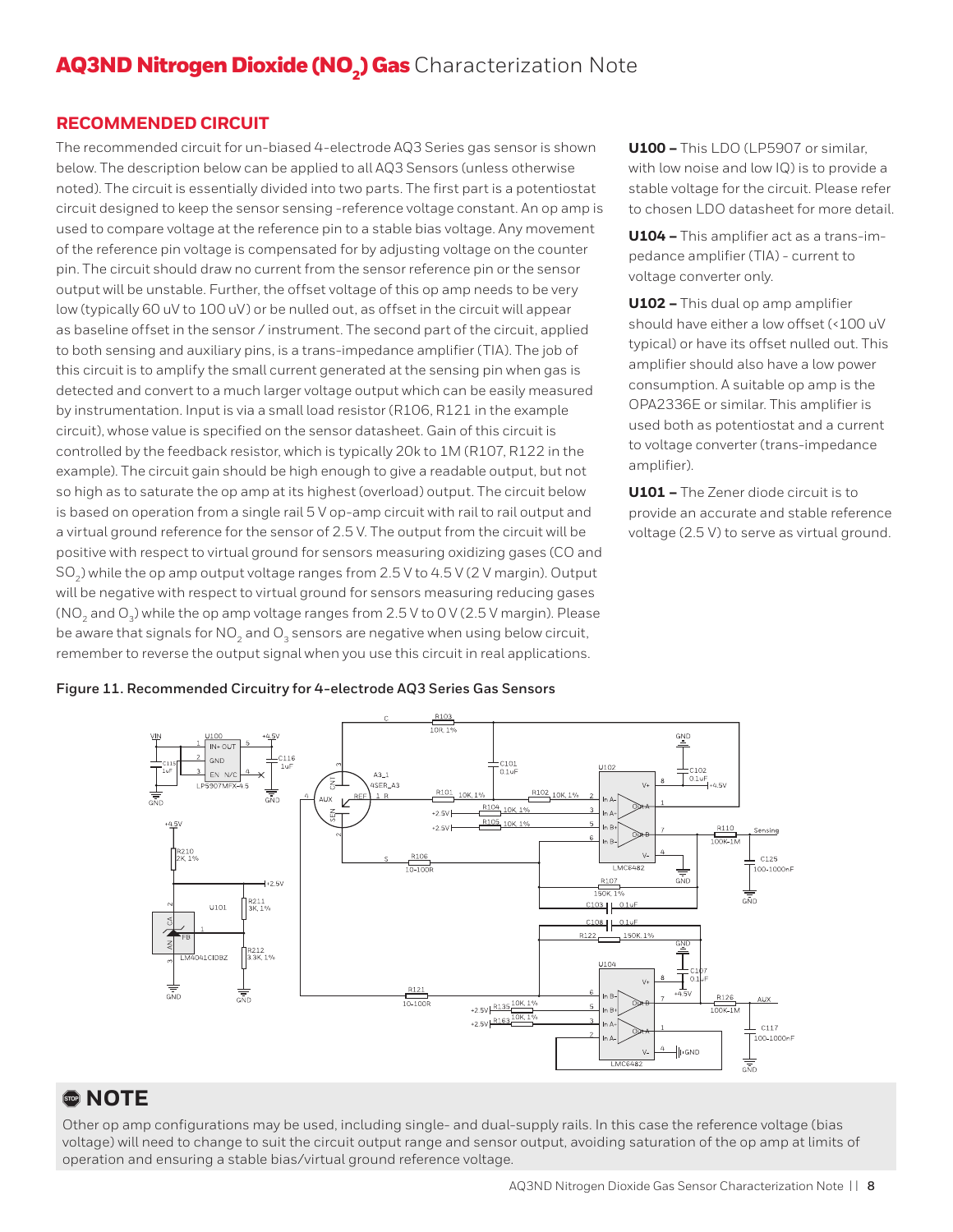#### **COMPENSATION LOGICS OF AQ3 SERIES SENSORS**

This compensation logics provides customers with insights into our air-quality AQ3 Series sensors.

AQ3 Series sensors, including AQ3CO, AQ3STF, AQ3ND and AQ3OZ, are specially designed for high-precision and high-accuracy detection of ppb-level CO,  $SO<sub>2</sub>$ , NO<sub>2</sub> and O<sub>2</sub> in ambient environment. As electrochemical sensors, AQ3 Series are sensitive to the temperature variation, resulting in zero-background current change and sensitivity change that are well-known for long years. Compensation for these changes is indispensable for real-time and high-accuracy monitoring of ppb-level air pollutants. Therefore, in this Characterization Note we are mainly focusing on wellsimulated algorithms to make up for these changes, thus enhancing the accuracy and precision of result in the field application.

There are four electrodes in AQ3 Series sensors, i.e. sensing electrode, auxiliary electrode, reference electrode and counter electrode. For customers, the signals of sensing electrode and auxiliary electrode are most useful to compensate for zerobackground current and sensitivity in practical application. Based on our experiment results, we provide the best-fit compensation algorithms for different kinds of AQ3 Series sensors. Some key parameters are explained as below:

| <b>WE</b>  | real-time signal of sensing electrode, nA                                             |
|------------|---------------------------------------------------------------------------------------|
| $WE_{T}$   | signal of sensing electrode at specific temperature in highly pure and<br>dry air, nA |
| $WE_{20}$  | signal of sensing electrode at 20°C in highly pure and dry air, nA                    |
| AE         | real-time signal of auxiliary electrode, nA                                           |
| $AE_{20}$  | signal of auxiliary electrode at 20°C in highly pure and dry air, nA                  |
| $S_{\tau}$ | sensitivity of sensing electrode at specific temperature, nA/ppm                      |
| $S_{20}$   | sensitivity of sensing electrode at 20°C, nA/ppm                                      |
| CF         | cross-factor, different sensors have different CF, no unit                            |
| $R_{NO2}$  | AQ3ND concentration reading, ppb                                                      |
| $R_{03}$   | AQ30Z concentration reading, ppb                                                      |
| r1         | a function of temperature, usually r1=a1*T2+b1*T+c1, T/ <sup>o</sup> C                |
| r2         | a function of temperature, usually r2=a2*T2+b2*T+c2, T/°C                             |
| rЗ         | a function of temperature, usually r3=a3*T2+b3*T+c3, T/°C                             |
|            |                                                                                       |

The table below lists the compensation formula for different sensors, and the table above gives the parameters for different sensors.

| <b>Sensor</b><br><b>Type</b> | <b>Compensation Formula</b>                                                                                                                                                                 |
|------------------------------|---------------------------------------------------------------------------------------------------------------------------------------------------------------------------------------------|
| AQ3STF                       | Concentration (ppb) = $[(WE-WE_{20}) - r1*(AE-AE_{20})-r2-$<br>$CF_1^{\star}R_{N02}^{\star}r3^{\star}S_{20}^{-}CF_2^{\star}R_{03}^{\star}r3^{\star}S_{20}^{-}]$ (r3*S <sub>20</sub> ) *1000 |
| AQ3OZ                        | Concentration (ppb) = $[(WE-WE_{20}-r2-CF1*R_{N02}*r3*S_{20})/(r3*S_{20})*1000$                                                                                                             |
| AQ3CO                        |                                                                                                                                                                                             |
| AQ3ND                        | Concentration (ppb) = (WE-WE <sub>20</sub> -r2)/(r3*S <sub>20</sub> )*1000                                                                                                                  |

#### **Note:**

r1 and r2 compensates for the zero-background current change due to temperature variation

r3 compensates for the sensitivity change due to temperature variation;

r1, r2 and r3 are usually function of temperature /°C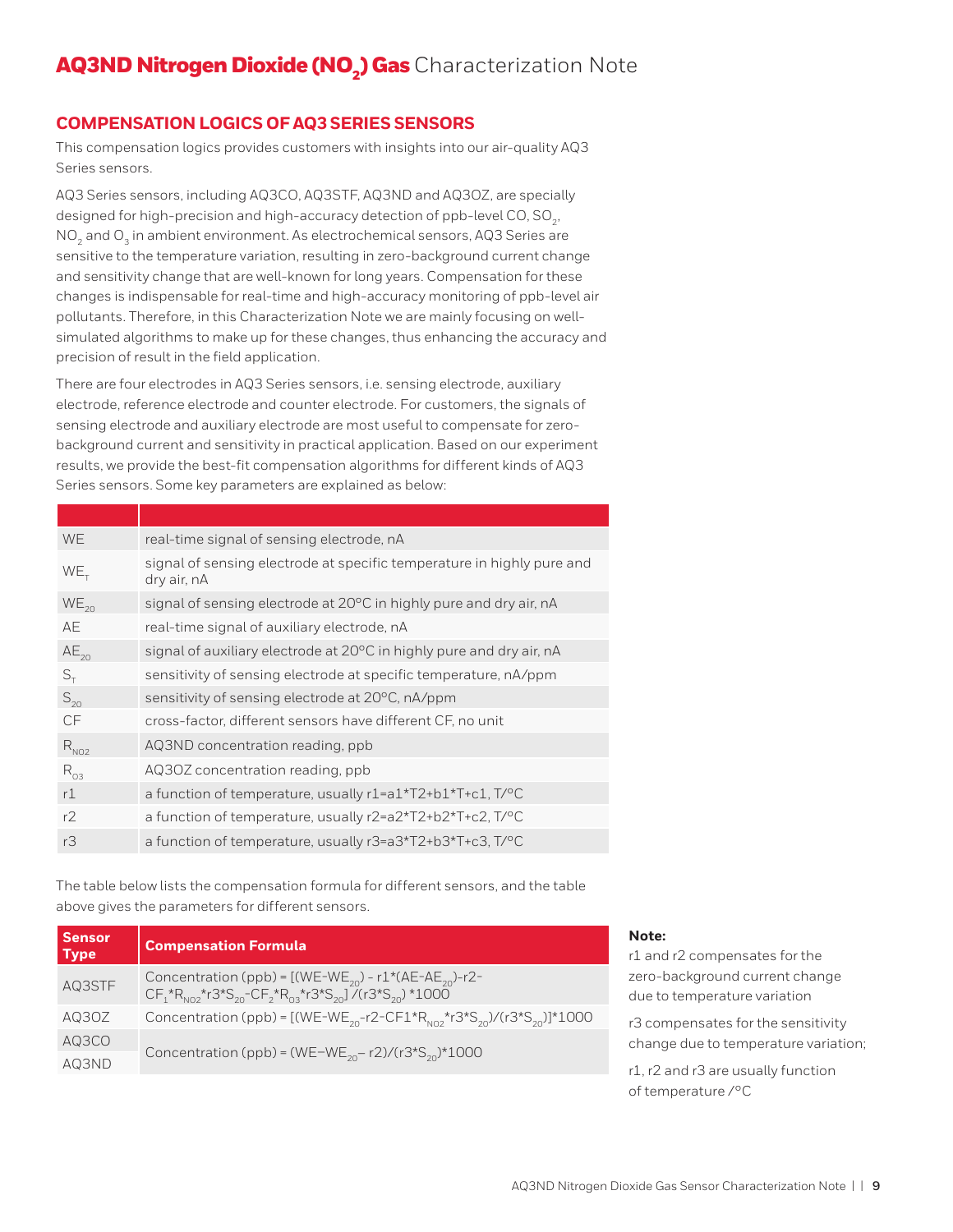#### **CROSS SENSITIVITY TABLE**

Whilst AQ3 Series gas sensors are designed to be highly specific to the gas they are intended to measure, they will still respond to some degree to various other gases. The table below is not exclusive and other gases not included in the table may still cause a sensor to react.

**IMPORTANT NOTE: The cross sensitivity data shown below does not form part of the product specification and is supplied for guidance only. Values quoted are based on tests conducted on a small number of sensors and any batch may show significant variation. For the most accurate measurements, an instrument should be calibrated using the gas under investigation.**

| Gas                             | <b>Gas Concentration</b> | <b>Cross Interference</b> |
|---------------------------------|--------------------------|---------------------------|
| Carbon Monoxide, CO             | 5 ppm                    | $-2\%$                    |
| Sulfur Dioxide, SO <sub>2</sub> | 5 ppm                    | $-1\%$                    |
| Ozone, $O3$                     | 1 ppm                    | $~\sim$ None              |
| Isobutylene, $C_{\mu}H_{\mu}$   | 1 ppm                    | $~\sim$ None              |